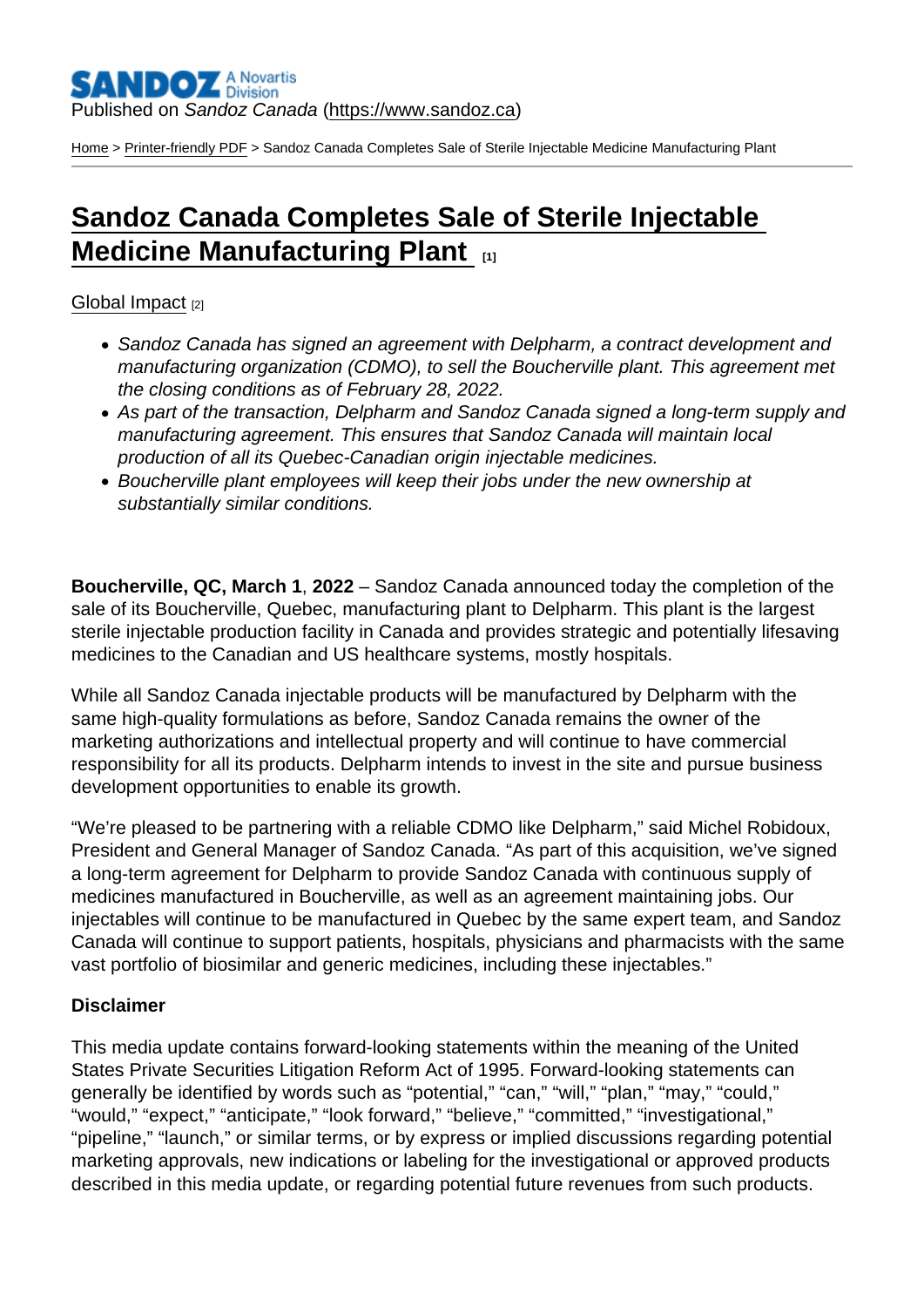You should not place undue reliance on these statements. Such forward-looking statements are based on our current beliefs and expectations regarding future events, and are subject to significant known and unknown risks and uncertainties. Should one or more of these risks or uncertainties materialize, or should underlying assumptions prove incorrect, actual results may vary materially from those set forth in the forward-looking statements. There can be no guarantee that the investigational or approved products described in this media update will be submitted or approved for sale or for any additional indications or labeling in any market, or at any particular time. Neither can there be any guarantee that, if approved, such generic or biosimilar products will be approved for all indications included in the reference product's label. Nor can there be any guarantee that such products will be commercially successful in the future. In particular, our expectations regarding such products could be affected by, among other things, the uncertainties inherent in research and development, including clinical trial results and additional analysis of existing clinical data; regulatory actions or delays or government regulation generally; the particular prescribing preferences of physicians and patients; competition in general, including potential approval of additional generic or biosimilar versions of such products; global trends toward health care cost containment, including government, payor and general public pricing and reimbursement pressures and requirements for increased pricing transparency; litigation outcomes, including intellectual property disputes or other legal efforts to prevent or limit Sandoz from selling its products; general political, economic and business conditions, including the effects of and efforts to mitigate pandemic diseases such as COVID-19; safety, quality, data integrity or manufacturing issues; potential or actual data security and data privacy breaches, or disruptions of our information technology systems, and other risks and factors referred to in Novartis AG's current Form 20-F on file with the US Securities and Exchange Commission. Novartis is providing the information in this media update as of this date and does not undertake any obligation to update any forwardlooking statements contained in this media update as a result of new information, future events or otherwise.

#### About Sandoz

Sandoz International GmbH is a global leader in generic pharmaceuticals and biosimilars and a division of the Swiss multinational Novartis.

Sandoz Canada is a pioneer, a leader and trusted supplier of quality generics and biosimilars with over 65 million prescriptions per year, based on decades of global experience and capabilities in the development, manufacturing and commercialization of its products. Sandoz launched the first biosimilar in Europe in 2006 and in the Canadian market in 2009.

#### [www.sandoz.ca](http://www.sandoz.ca) [3]